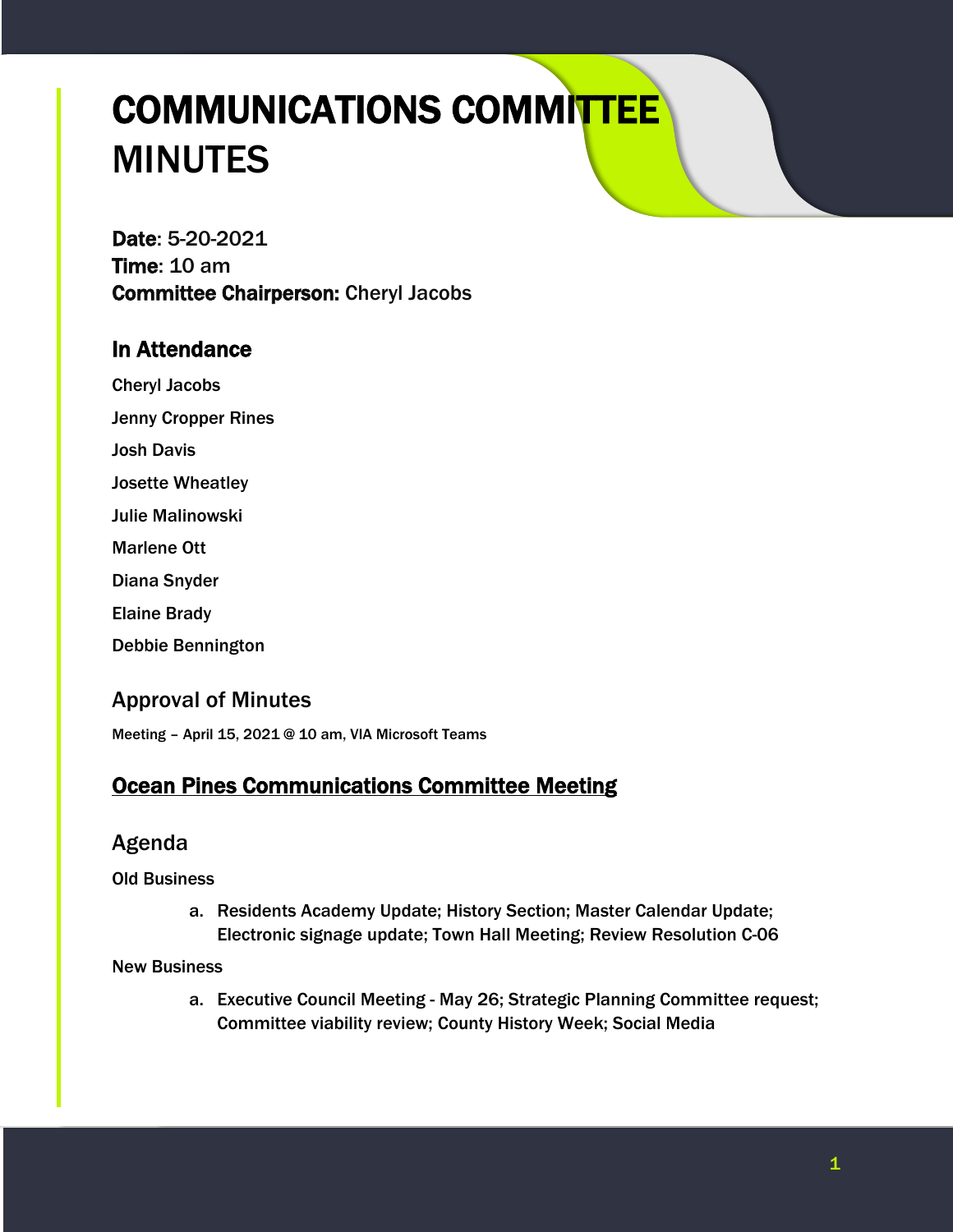# Approval of Minutes

Motion to approve made by Josh Davis, second by Julie Malinowski

#### Residence Academy

Julie Malinowski is our lead for this project, she reported that they would like to re-create the original Town Hall type video, with different speakers and topics. Josh would recommend to outsource the videoing of this task to professional

#### History Section

The General Manager gives blessings; suggested do-over at fireplace for John Malinowski Video.

Marlene Ott and John Talbott joined forces and created an amazing documentary while at the Beach Club with the lovely view of the Atlantic Ocean behind them.

#### Electronic Signage

We have not heard back from the board on how to proceed to date on this topic.

#### Town Hall

The board has requested the committee do a Town Hall Meeting due to the interest in the short term rentals by homeowners. The dates proposed were Saturday June 12th or Sunday June 13th.

#### Resolution C-06

A review of this document was made to better understand our task to assist the board with issues within our community. It was agreed that we would combine all documented changes into a master copy and review the final at the next meeting.

#### Strategic Planning committee request

We were asked to review the strength, weaknesses and opportunities of our committee. Jenny mentioned a few items to start the discussion. The next Executive Meeting is May 26, and the committee will inquire on availability of Yacht Club, then Recreational Center as second choice due to capacity.

Weakness: threats bad weather

Opportunities: Location

Strength: Amenities